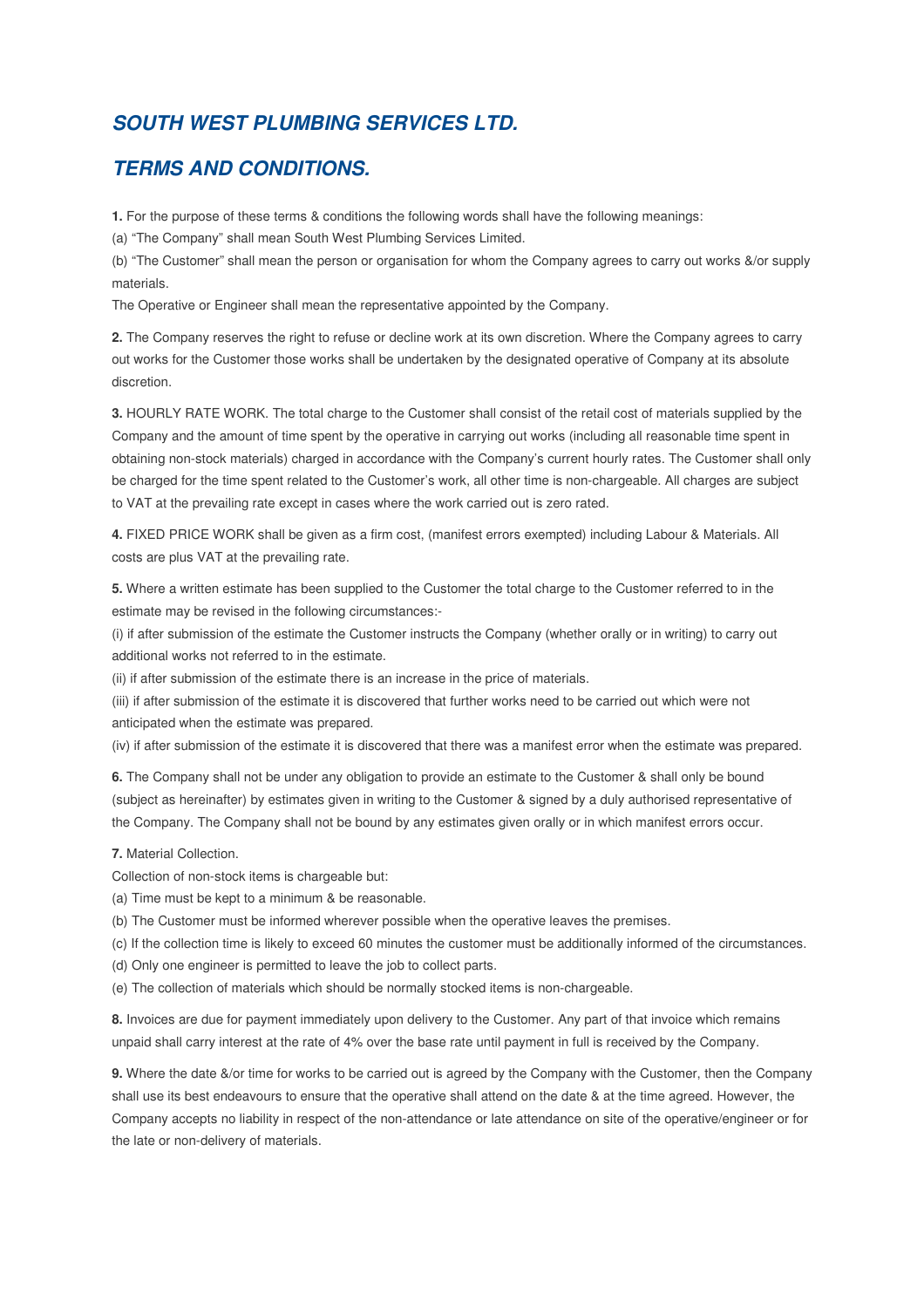**10.** The Customer shall accept sole liability to discharge the Company's account unless he/she discloses to the Company when initially instructing the Company to carry out work &/or supply materials that he/she is acting on behalf of a third party (including, but not limited to, a Limited Company or partnership).

**11.** If the Customer cancels their instructions prior to any work being carried out or materials supplied then the Customer shall be liable for any related expenditure together with the profit that would have been made by the Company had the work been carried out &/or materials supplied in accordance with such instructions.

**12.** If, after the Company shall have carried out the works, the Customer is not wholly satisfied with the works then the Customer shall give notice in writing within 12 months to the Company & shall afford the Company, and its insurers, the opportunity of both inspecting such works, & carrying out any necessary remedial works if appropriate. The Customer accepts that if he fails to notify the Company as aforesaid then the Company shall not be liable in respect of any defects in the works carried out.

**13.** The Guarantee shall be for labour only in respect of faulty workmanship for 12 months from the date of completion with the manufacturer's warranty in force. The Guarantee will become null & void if the work competed or appliance/materials supplied by the Company is;

(a) Subject to misuse or negligence.

(b) Repaired, modified or tampered with by anyone other than a Company operative. The Company will accept no liability for, or guarantee suitability of materials supplied by the Customer & will accept no liability for any consequential damage or fault.

**14.** The company will not guarantee any work in respect of blockages in waste & drainage systems etc. The company will not guarantee any work undertaken on instruction from the customer & against the written or verbal advice of the operative/engineer.

Work is guaranteed only in respect of work directly undertaken by the company & payment in full has been made. Any non-related faults arising from recommended work which has not been undertaken by the company will not be guaranteed.

The company shall not be held liable or responsible for any damage or defect resulting from work not fully guaranteed or where recommended work has not been carried out. Work will not carry a guarantee where the Customer has been notified by the operative either verbally or in writing of any other related work which requires attention. The customer shall be solely liable for any hazardous situation in respect of any Gas Warning Notice issued.

**15.** Where the Company agrees to carry out works on installations of inferior quality or over ten years old at that date; no warranty is given in respect of such works & the Company accepts no liability in respect of the effectiveness of such works or otherwise.

**16.** These terms & conditions may not be released, discharges, supplemented, interpreted, varied or modified in any manner except by an instrument in writing signed by a duly authorised representative of the Company & by the Customer. Further, these terms & conditions shall prevail over any terms & conditions used by the Customer or contained or set out or referred to in any documentation sent by the Customer to the Company; by entering into a contact with the Company the Customer agrees irrevocably to waive the application of any such terms & conditions.

**17.** Title to any goods, supplied by the Company to the Customer shall not pass to the Customer but shall be retained by the Company until payment in full for such goods has been made by the Customer to the Company. Until such time as title in the such goods has passed to the Customer:

(i) the Company shall have absolute authority to repossess, sell or otherwise deal with or dispose of all any or part of such goods in which title remains vested in the Company,

(ii) for the purpose specified in (i) above, the Company or any of its agents or authorised representatives shall be entitled at any time & without notice to enter any premises in which goods or any part thereof is installed, stored or kept, or is reasonably believed so to be.

(iii) the Company shall be entitled to seek a court injunction to prevent the Customer from selling, transferred or